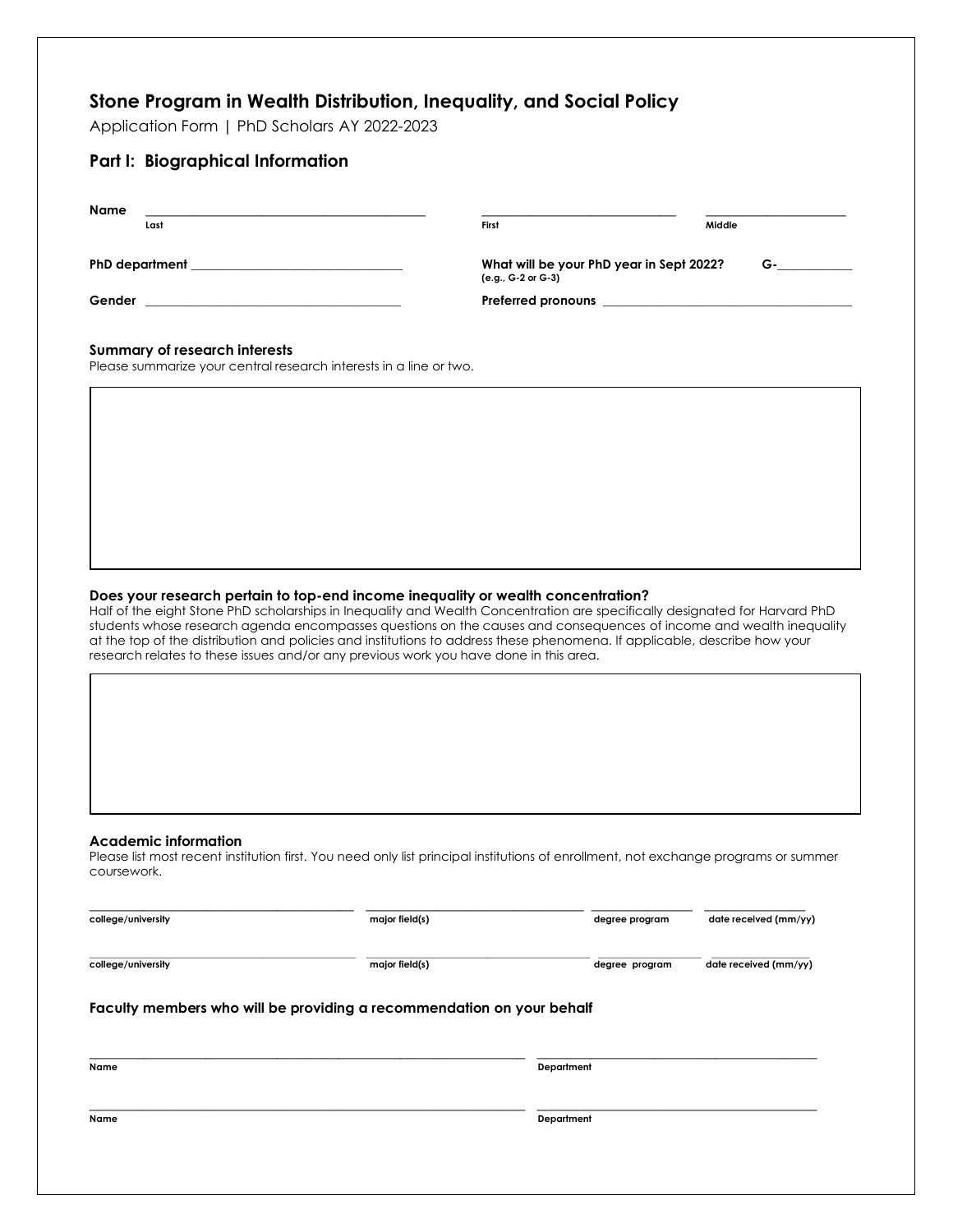### **Diversity and inclusion**

The perspectives, experiences, and insights that students from different backgrounds bring to the study of inequality and social policy are vital to the generation of new ideas, research, and solutions to problems of inequality in all its forms.

The Stone Program is committed to the development of a new generation of PhD scholars diverse in race, ethnicity, socioeconomic background, gender, and national origin. The program particularly encourages those from historically underrepresented groups and communities to apply. The PhD Scholar fellowships are open to domestic and international students, regardless of immigration status.

| (Optional)<br><b>Domestic student</b> (United States)                                        |  |  |  |  |
|----------------------------------------------------------------------------------------------|--|--|--|--|
| International student (country: _______                                                      |  |  |  |  |
| (Optional) U.S. students: Race and ethnicity                                                 |  |  |  |  |
| African American or Black                                                                    |  |  |  |  |
| Asian American (country of family origin:                                                    |  |  |  |  |
| Mexican American                                                                             |  |  |  |  |
| Puerto Rican                                                                                 |  |  |  |  |
| Other Latino/a or Hispanic (country of family origin: _______                                |  |  |  |  |
| Native American (Alaska Native, Native Hawaiian, Other Pacific Islander, or American Indian) |  |  |  |  |
| White                                                                                        |  |  |  |  |
| Other:                                                                                       |  |  |  |  |

## **Any additional considerations**

If there is additional information that you feel the selection committee should know, you may include it here.

## **Contact information**

All applicants will be notified of results via e-mail.

**E-mail \_\_\_\_\_\_\_\_\_\_\_\_\_\_\_\_\_\_\_\_\_\_\_\_\_\_\_\_\_\_\_\_\_\_** 

# **Part II: Research statement** (Submit as a separate document)

Please tell us about your interest in participating in the Stone Program in Wealth Distribution, Inequality, and Social Policy. Discuss your related academic work to date in this area and your research plans as a PhD Scholar in the program. Recommended length: 1000-1200 words. Please use single-spacing with an extra line space between paragraphs.

*Tips:* In general, the strongest applications outline a compelling research agenda, with a clear question or set of questions that might form the general basis for the student's empirical research paper in the Inequality & Social Policy proseminar sequence. While faculty recognize that most applicants are still at an early stage in their work, applicants are advised to approach the statement much like a research proposal, outlining with as much specificity as possible why their interests constitute an important area of inquiry, what preliminary hypotheses or ideas they have, and how they might go about investigating them.